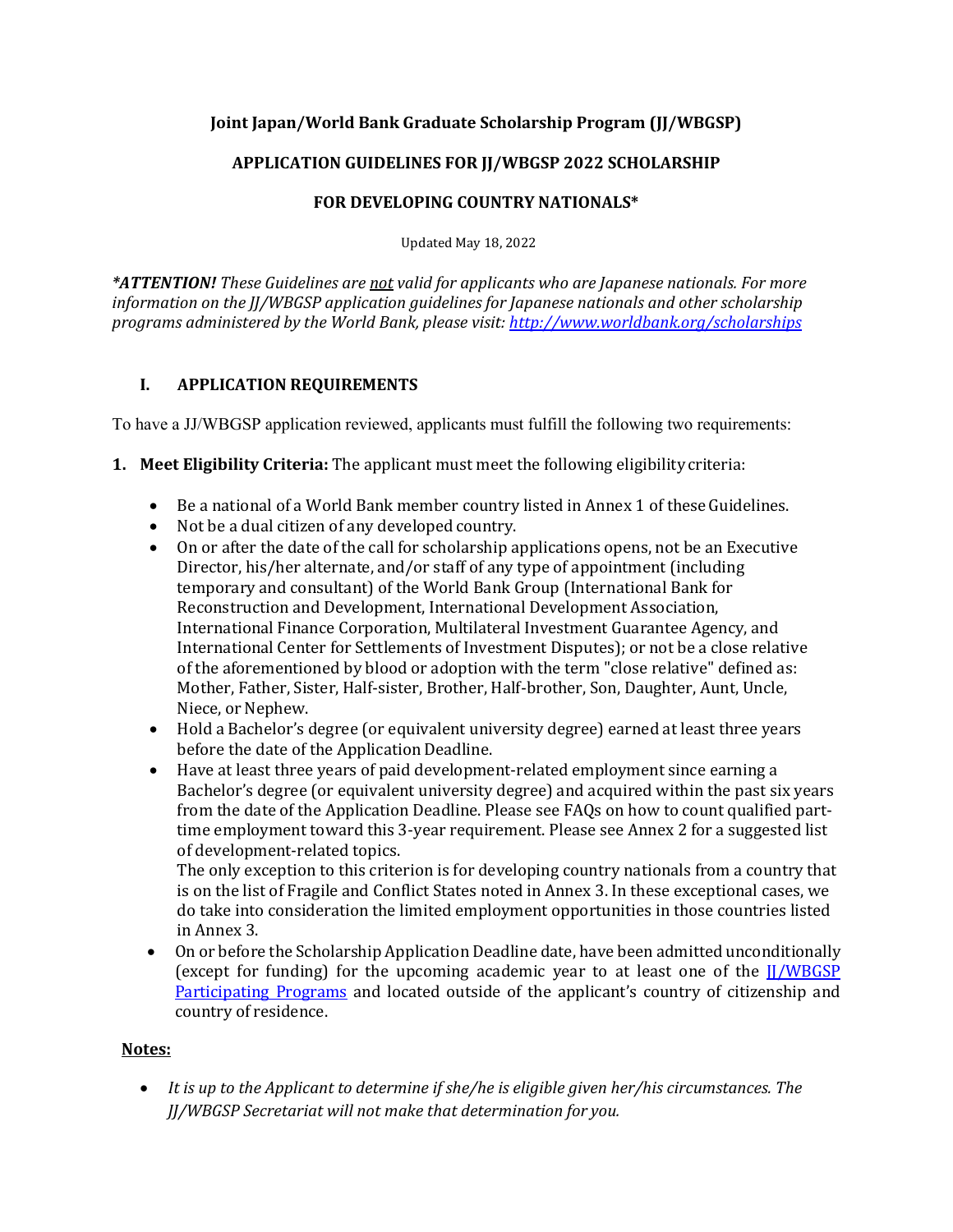- *Individuals currently studying in a JJ/WBGSP Participating Program are NOT eligible to receive a JJ/WBGSP scholarship.*
- **2. Submit One Online Application:** An application will be accepted and reviewed if the applicant submits only one completed application electronically through the online application site by the **Application Deadline: February 28, 2022 for the first application window, and May 27, 2022 for the second application window.** An application is considered complete if it includes:
	- *a.* **Two recommendation letters**, submitted online, from people who have direct knowledge of the applicant's professional work experience.

*and*

*b.* **One completed Application Form** (which includes an applicant's agreement to conditions stated on the Signature Page of the Application Form) that is written in either in English or the language of their master's degree program. (For example, a completed Application Form written in French by an applicant who is seeking a scholarship to attend a preferred university in the United Kingdom will not be reviewed).

Among other information, completing the Application Form includes uploading scanned copies of:

- (i) documentation that proves the applicant meets the eligibility requirement with regard to the number of years of recent development-related work. (See FAQs for details regarding the extent and type of documentation required to be uploaded)
- (ii) the applicant's Bachelor's degree diploma, and if applicable, also the diploma of the applicant's most advanced graduate degree. (Do not include a transcript, or upload a transcript as a substitute for adiploma).
- (iii)C.V. using the format provided in Annex 4 and written in English or the language of the master's degree program for which the applicant is seeking JJWBGSP funding. If the work was not paid, do not include it in your CV. Instead, you can create a category "Volunteer Work" in your CV and list under that heading unpaid internships or other unpaid work.
- (iv)unconditional (except for financing) Letter of Admission for the upcoming academic year to the JJ/WBGSP participating master's program:
	- which is among those listed on the II/WBGSP website;
	- for which the applicant is seeking JJWBGSP funding; and
	- that is located outside of the applicant's country of citizenship and country of residence.

(See Annex 5 for greater clarity with regard to what is meant by "unconditional".)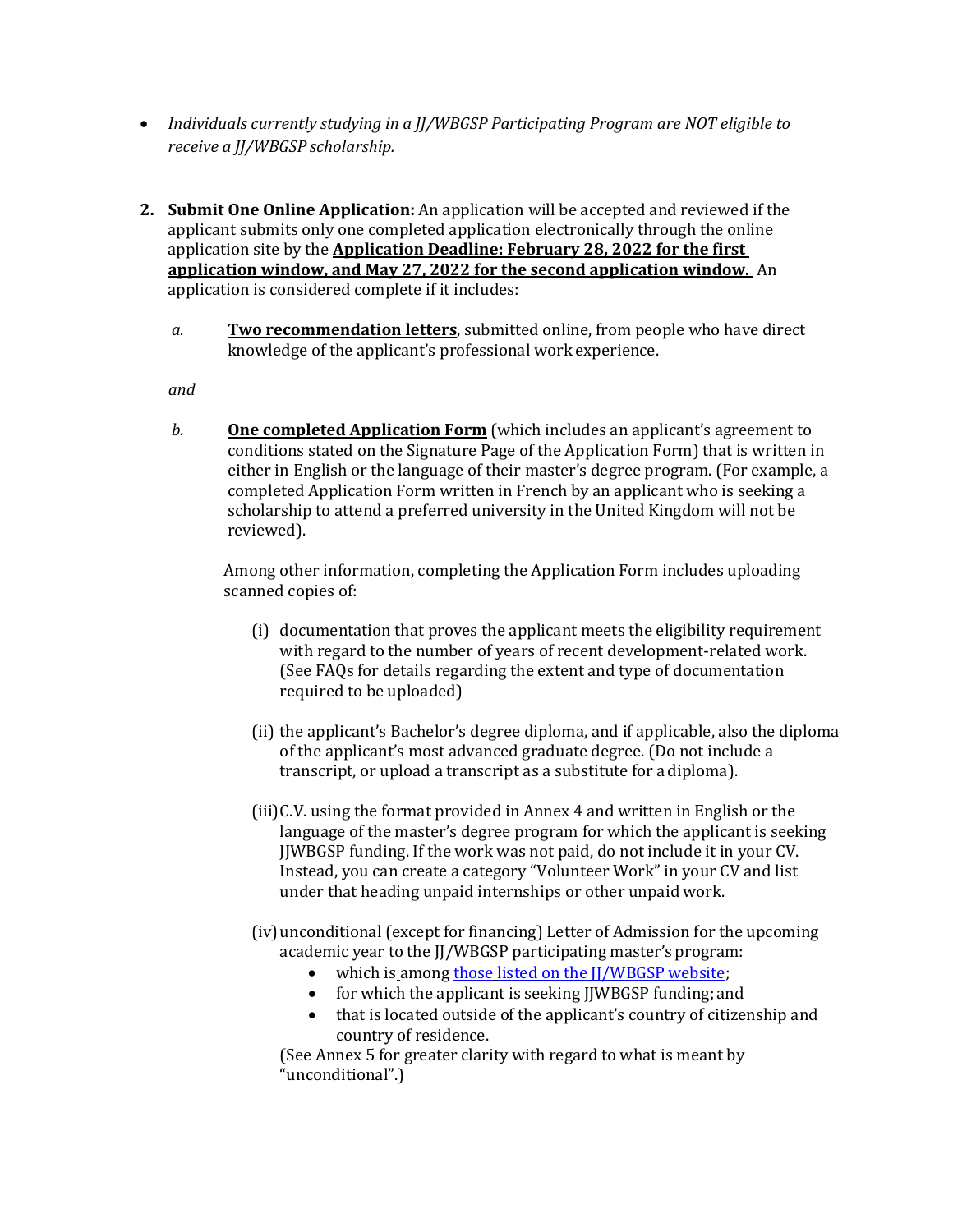## *ATTENTION:*

- You can draft but DO NOT SUBMIT a JJ/WBGSP Scholarship Application UNTIL YOU UPLOAD AN UNCONDITIONAL LETTER OF ACCEPTANCE from a participating master's degreeprogram*.*
- *For either (i) or (ii), if document(s) are not in English or the language of the master's degree program being applied to, they must be translated into English or the language of the master's degree program. Both the document in the original language and the translated document must be uploaded into the Application Form. A required translation does not need to be certified. Applicants and recommenders can use a free online tool to translate words into English, without penalty for doing so. Paying for a certified translation is NOTrequired.*
- *The documentsmust be in an acceptable format. Before uploading documents, read "Navigating the Online Application" for details on which file extension types are permitted.*

### **Notes:**

- *The link to the online application and the supporting documents "Accessing the online application" and "Navigating the online application" that provide step-by-step directions to navigate the online application are posted on the [JJWBGSP website](https://www.worldbank.org/en/programs/scholarships#3) [.](http://www.worldbankgroup.org/scholarships)*
- *DO NOT USE A CELL PHONE TO APPLY, AS THE SOFTWARE IS DESIGNED ONLY TO BE ACCESSED BY A COMPUTER.*
- *An applicant that delivers an application (or any component of an application) inperson, by fax, email or postal mail, or starts an online application before the call for applications opens will be disqualified.*
- *Individuals who submit more than one application will be disqualified.*
- *If an applicant is accepted unconditionally (except for financing) to more than one JJ/WBGSP participating master's degree program, the applicant must decide before submitting his/her scholarship application which of the master degree he/she seeks JJ/WBGSP funding for. If an applicant is selected for a JJ/WBGSP scholarship, he/she will not be able to transfer the scholarship to another master degree program.*

#### **Guidance on Professional Recommendation Process:**

The applicant can have only two professional recommendations – one is not sufficient and three or more is not permitted.

The recommendations must be from people who can attest from direct observation to your professional qualifications regarding development-related work that was demonstrated after earning your bachelor's degree. We suggest, but do not require, that professional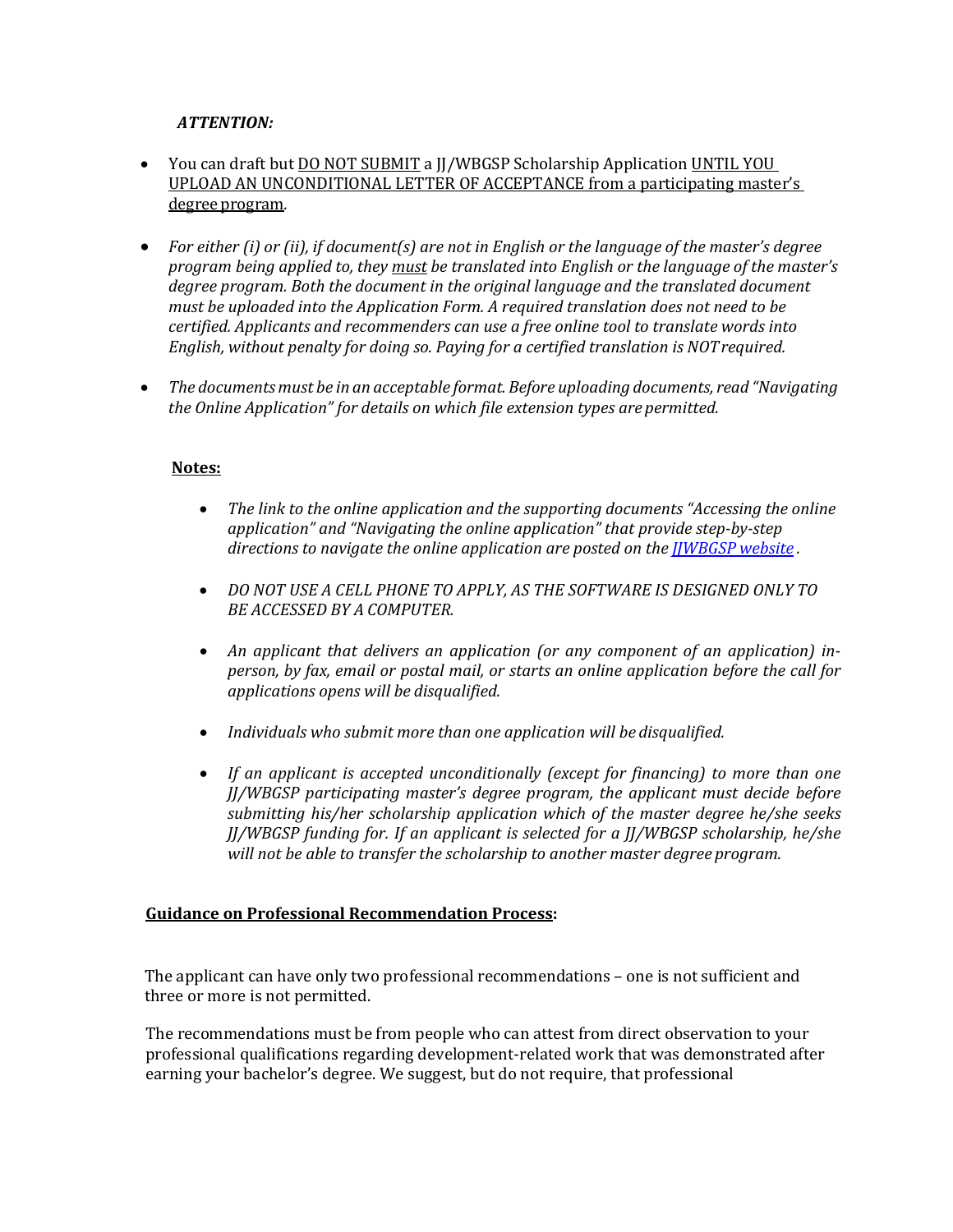recommendations be from people who have recent (within the last six years) experience with you in such a professional setting. We suggest, but do not require, that at least one of the two required professional recommendations be from a current or former supervisor.

Unless you are a citizen from a country on our Fragile States list (see Annex 3), both professional recommendations must come from people you worked with during and in the context of paid employment. For example, unless you are a citizen from a country on our Fragile States list, a recommendation from an applicant's volunteer work is not considered "professional" and hence would not fulfill this eligibility criterion. And for example, unless you are a citizen from a country on our Fragile States list, a recommendation from a professor you are collaborating with on a research project / paper, but not being paid for that work, would not fulfill this eligibility criterion. **PLEASE NOTE: For all applicants, whether from a fragile state or non- fragile state country, recommendations from professors/lecturers based on your time as a student do not qualify as a professional recommendation.**

To fulfill the required two professional recommendations, **complete and submit the Recommendation Request Form in the online application.** We suggest you first get the agreement from your recommender that he/she is willing to provide a recommendation and confirm their email address. Refer to the documents "Accessing the online application" and "Navigating the online application" to help you complete and submit this form.

The Recommendation Request Form requires the applicant to identify the name, email address, and the recommender's relationship to the applicant, for each of the two recommenders. Use of personal email addresses, for example gmail, yahoo, and other similar email addresses, is permissible if there is no available email address from the recommender's institution. If a personal email is used, the JJ/WBGSP Secretariat may verify the professional association of your recommender as part of our review process. It is the applicant's sole responsibility to make sure the email contact information provided in the Recommendation Request Form isaccurate.

#### *Please Note:*

- *Applicants can submit the Recommendation Request Form before submitting the Application Form.*
- *The JJ/WBGSP Secretariat suggests that an applicant first confirms with each recommender that she/he is willing to provide a recommendation and confirm her/his emailaddress.*
- *The JJ/WBGSP Secretariat recommends that applicants submit the Recommendation Request Form as soon as possible to give enough time for their recommenders to meet the application deadline. If the required recommenders do not submit their recommendations following the instructions you provided to them and by the application deadline date, the application will not be reviewed. It is the responsibility of the applicant to ensure his/her recommenders meet the application deadline.*
- *The applicant is not permitted to draft any part of a recommendation letter on behalf of the recommender.*

The recommender will be notified by email that you have asked him/her to provide a recommendation and will be instructed to submit the recommendation in English or French electronically to the JJ/WBGSP Secretariat by the application deadline.

The system-generated email is usually sent to the recommender within five minutes of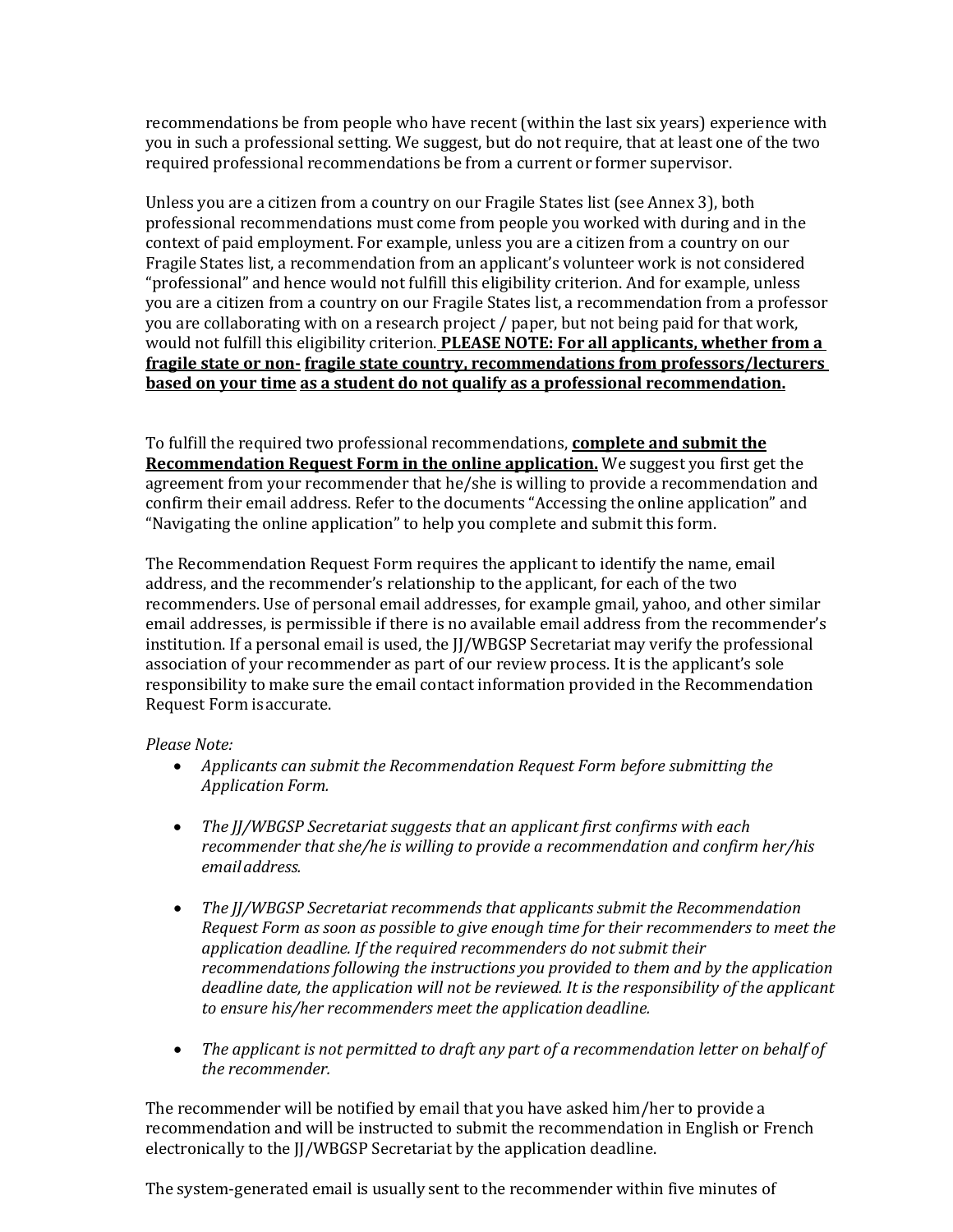the applicant submitting the Recommendation Request Form. If the recommender does not receive the email, please ask him/her to check his/her junk mail folders for an email from **[Donotreply\\_scholarships@worldbank.org](mailto:Donotreply_scholarships@worldbank.org)** 

Please make sure your follow-up with your recommender(s) if any of your recommendations hasn't been received as we get closer to the deadline. If we do not receive the two required recommendations by the application deadline, your application will be considered incomplete and will not be reviewed.

## **II. INQUIRIES FROM APPLICANTS**

Please refer to the Frequently Asked Questions (FAQs), written in English and available on the JJ/WBGSP website, for any questions regarding the online application, the application process, and troubleshooting technical problems or other information presented on our website. On a as needed basis, the FAQs will be updated regularly and posted on our website during the call for applications.

If the answer to your question is not in the FAQs or in these Guidelines, you may submit your inquiry in English or French by email to[: scholarshipapplicants@worldbank.org a](mailto:scholarshipapplicants@worldbank.org)nd under these conditions, you can expect a response in English within three business days. For technical problem inquiries, please, if at all possible, include in your email a screenshot of the technical problem you encounter. **Note: Do not send inquiries to the company hosting the application software.**

**Under no circumstances will the JJ/WBGSP Secretariat reply to any email inquiries pertaining to information already presented via our website, so please read all the documentation carefully**. If we do not reply to your inquiry within three business days, that means we will not answer your email because the answer to your inquiry is available by reading information already posted on our website.

**ATTENTION: We do not guarantee we will reply to ANY email received less than three business days before the application deadline**. Because the application process is lengthy, the JJ/WBGSP Secretariat recommends that applications be submitted at least one week ahead of the deadline to avoid any last-minute issues.

#### **III. ADDITIONAL REQUIREMENTS FOR THE SCHOLARSHIP**

After you submit your completed application, it will go through a multi-step selection process, described in the "Selection Process" section of the [JJ/WBGSP page on our website.](https://www.worldbank.org/en/programs/scholarships#3) For those applicants notified in (March or June) 2022 by the JJ/WBGSP Secretariat of their status as a finalist, the JJ/WBGSP will request and require the following additional information:

- 1. **Identification:** When the JJ/WBGSP Secretariat offers a scholarship, the finalist will be requested to submit a scanned copy of the identification page of his/her Passport , or in case the applicant lacks a valid Passport, he/she can provide another acceptable legal document (birth or marriage certificate), with the name IDENTICAL to the one submitted on the Application Form to the JJ/WBGSP Secretariat within three business days from the time the JJ/WBGSP Secretariat offers the scholarship.
- 2. **Medical Certificate:** After the JJ/WBGSP Secretariat offers a scholarship, and at least 21 days before traveling to the host university to commence the master program, the finalist will be requested to submit a scanned copy of a health certificate. This certificate must be less than three months old from the start date of their master's program and must be from a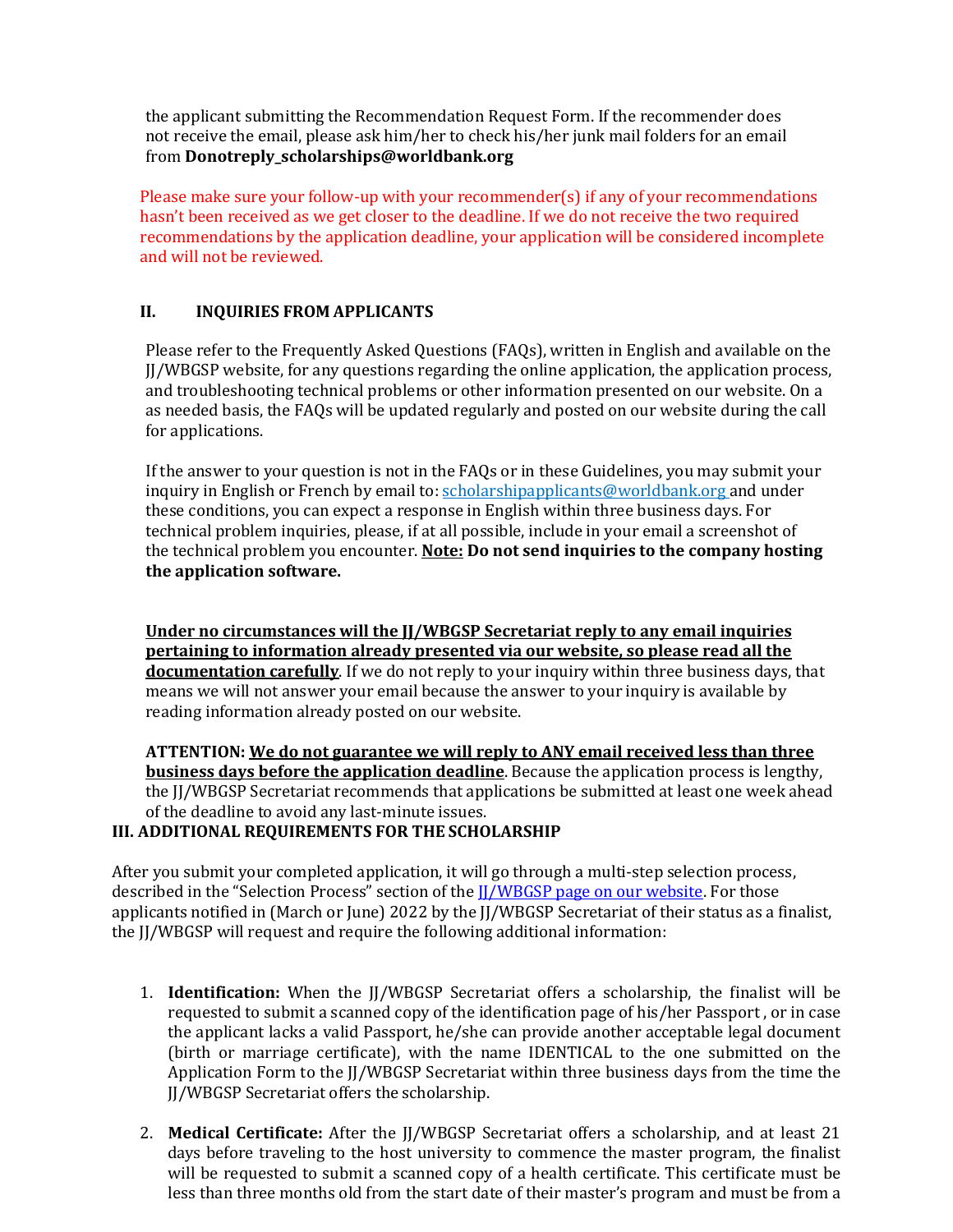medical doctor stating the scholar is in good health.

*Please note: Failure to provide these two documents on time will result in disqualification.*

*ATTENTION! Winners of our scholarship who will study in the United States are required to travel to the US on a J-1 Visa. The World Bank will rescind the JJ/WBGSP scholarship if the scholar enters the United States by any other means.*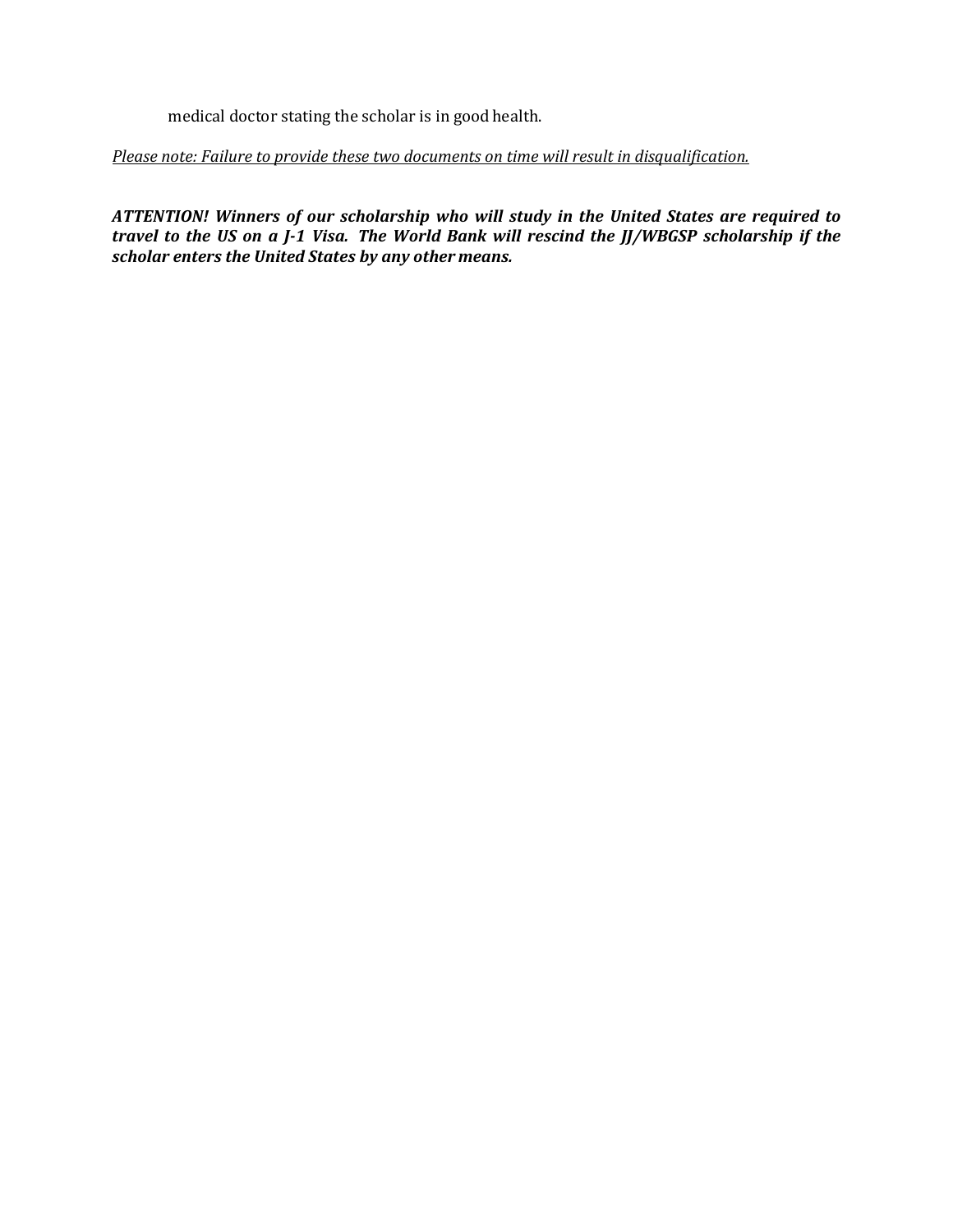## **ANNEX 1: LIST OF ELIGIBLE COUNTRIES**

To be eligible for a JJ/WBGSP Scholarship, the applicant must be a citizen of one or more of the countries listed below:

Afghanistan Algeria Angola Armenia Azerbaijan Bangladesh Belize Benin Bhutan Bolivia Burkina Faso Burundi Cabo Verde Cambodia Cameroon Cape Verde Central African Republic Chad Comoros Congo, Dem. Rep. Congo, Rep. Côte d'Ivoire Djibouti Dominica Egypt, Arab Rep. El Salvador Eritrea Eswatini Ethiopia Fiji Gambia, The Ghana Grenada Guinea Guinea-Bissau Guyana Haiti Honduras India Indonesia Iran, Islamic Rep. Iraq Kenya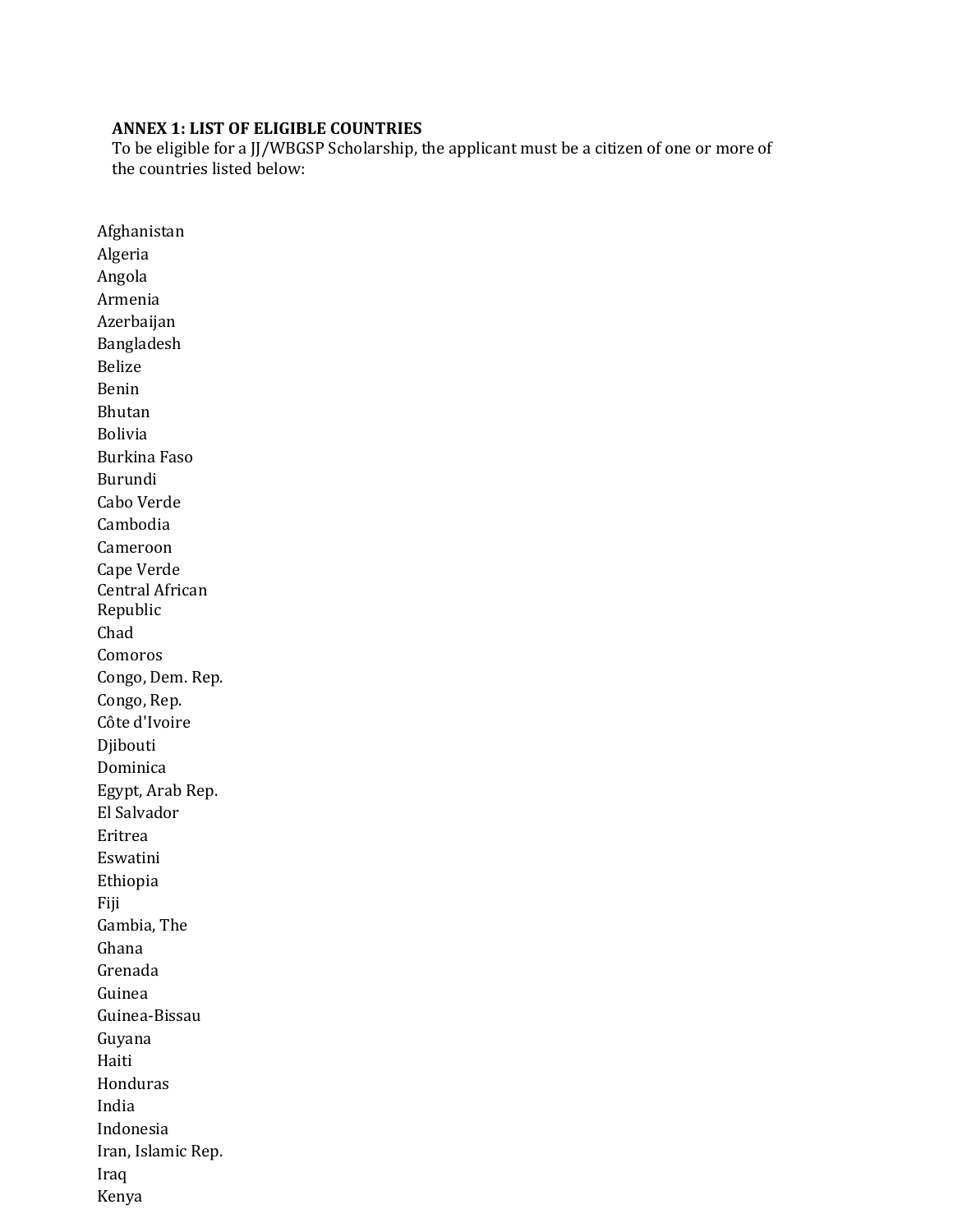Kiribati Kosovo Kyrgyz Republic Lao PDR Lebanon Lesotho Liberia Libya Madagascar Malawi Maldives Mali Marshall Islands Mauritania Micronesia, Fed. Sts. Mongolia Morocco Mozambique Myanmar Nepal Nicaragua Niger Nigeria Pakistan Papua New Guinea Philippines Rwanda Samoa São Tomé and Principe Senegal Sierra Leone Solomon Islands Somalia South Sudan Sri Lanka St Lucia St Vincent Sudan Syrian Arab Republic Tajikistan Tanzania Timor-Leste Togo Tonga Tunisia Tuvalu Uganda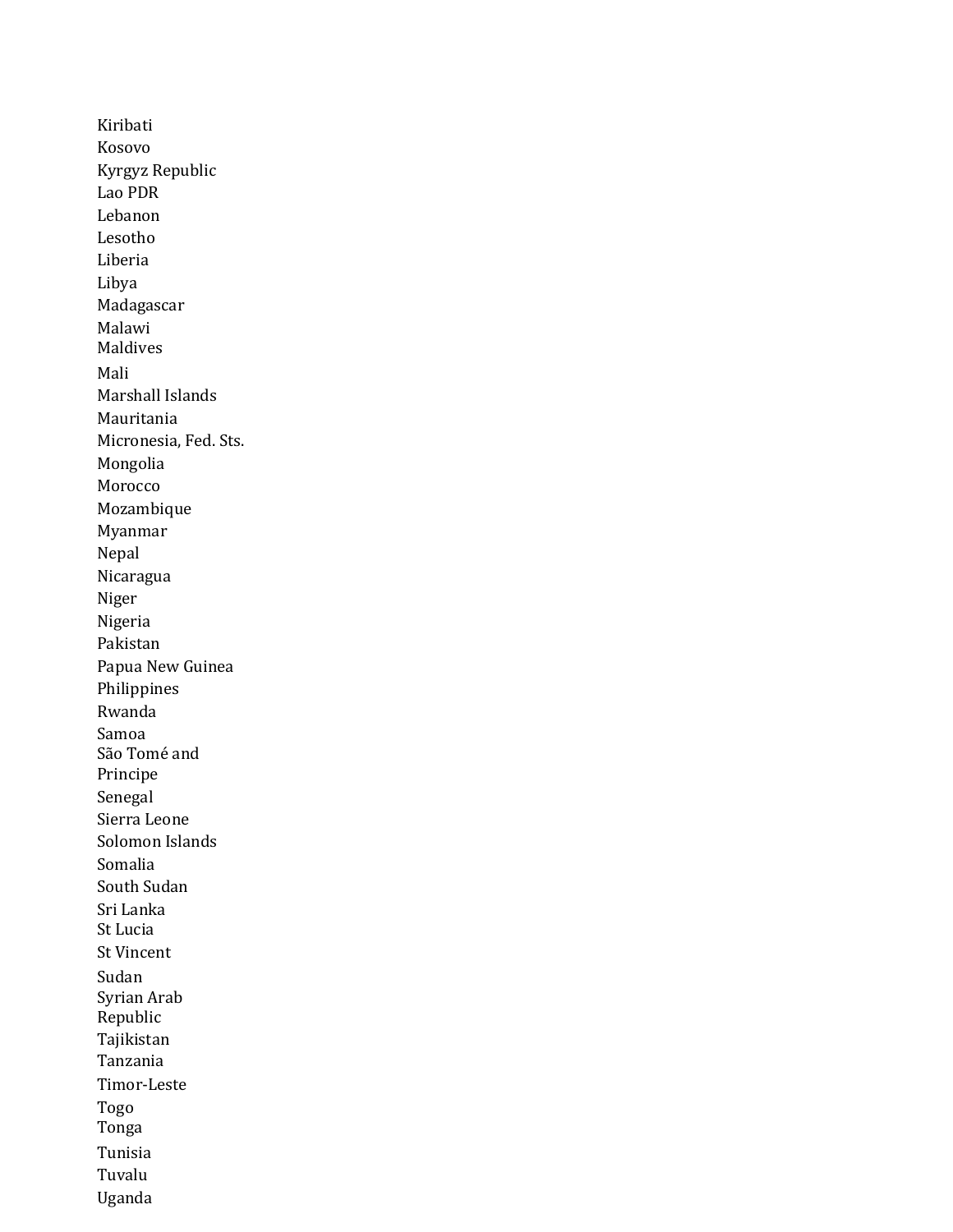Ukraine Uzbekistan Vanuatu Venezuela Vietnam West Bank and Gaza Yemen, Republic of Zambia Zimbabwe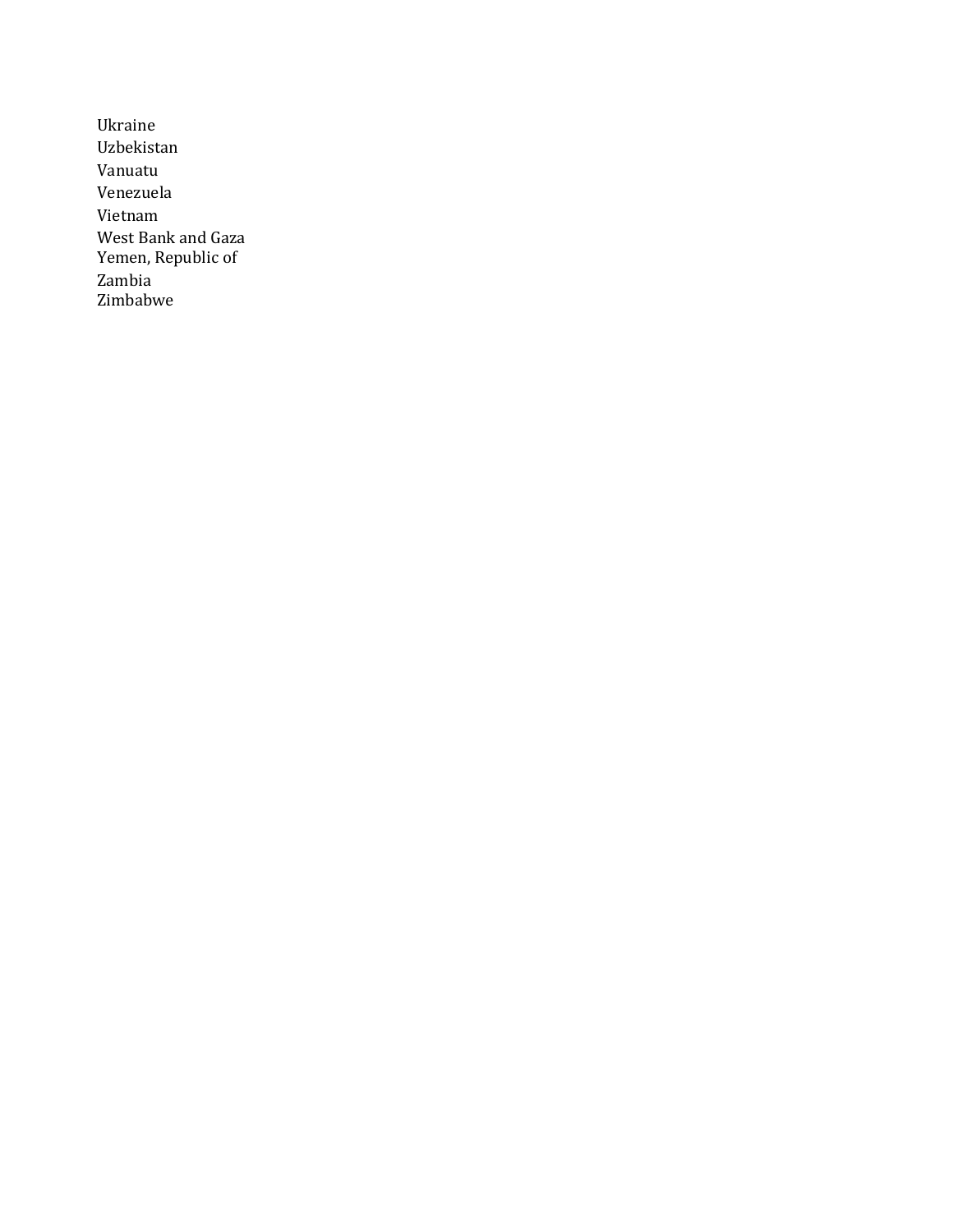## **Annex 2: Suggested list of development-related topics**

### **FINANCE, COMPETITIVENESS AND INNOVATION**

- o Financial Stability & Integrity
- o Financial Inclusion & Access
- o Firms, Entrepreneurship & Innovation
- o Markets, Technology & Digital Economy
- o Long-Term Finance
- o Climate & Risk Management

#### **GOVERNANCE**

- o [Strengthening Public Policy](https://worldbankgroup.sharepoint.com/sites/Governance/Pages/pc/Foundations-and-Frontiers/Strengthening-Public-Policy-Processes-06012018-161316.aspx) Processes
- o [Promoting Effective Resource](https://worldbankgroup.sharepoint.com/sites/Governance/Pages/pc/Foundations-and-Frontiers/Promoting-Effective-Resource-Management-06012018-161734.aspx) Management
- o [Reinforcing Public Service](https://worldbankgroup.sharepoint.com/sites/Governance/Pages/pc/Foundations-and-Frontiers/Reinforcing-Public-Service-Delivery-06012018-163608.aspx) Delivery
- o Tax Administration and Tax Policy
- o [Strengthening the Public-Private](https://worldbankgroup.sharepoint.com/sites/Governance/Pages/pc/Foundations-and-Frontiers/Strengthening-the-PublicPrivate-Interface-06012018-164213.aspx) Interface
- o [Understanding the Underlying Drivers and Enablers of Policy](https://worldbankgroup.sharepoint.com/sites/Governance/Pages/pc/Foundations-and-Frontiers/Understanding-the-Underlying-Drivers-and-Enablers-of-Policy-Effectiveness-06012018-164454.aspx) Effectiveness

## **MACROECONOMICS, TRADE AND INVESTMENT**

 $\circ$  Designing and applying country-based diagnostics, development strategies, policy analysis and other analytical products for decision-making by Ministries of Finance, Trade, Economy and Production in their pursuit of reform agendas conducive to strengthening inclusive growth led by the private sector

### **POVERTY REDUCTION AND EQUITY/SHARED PROSPERITY**

- $\circ$  Identifying key constraints that limit opportunities for productive employment, capital accumulation and investment in human capital by the poor and vulnerablehouseholds.
- $\circ$  Using data on poverty, equity and welfare for evidence-based public policy making and implementation
- $\circ$  Designing and implementing fiscal and social policies that can enhance the capacity of those at the bottom to contribute more actively to economic growth
- $\circ$  Developing and adopting effective risk management strategies and systems that contribute to sustainable poverty reduction and shared prosperity

#### **EDUCATION**

- o For primary, secondary and tertiary levels of education: devise practical solutions for issues related to design of curricula, curriculum reform, instruction and pedagogy, and learning/measurement of learning,
- o Organize, strengthen and manage an education system, and the delivery of services,
- o Designing and implementing cost-effective and sustainable Early Childhood Development interventions
- o Managing and developing an effective teacher workforce.
- o Designing and applying emerging innovations in the education sector, including but not limited to those enabled by the use of information and communications technologies (ICTs).
- $\circ$  Designing and implementing reforms aimed at improving the effectiveness, equity, and efficiency of country education financing systems.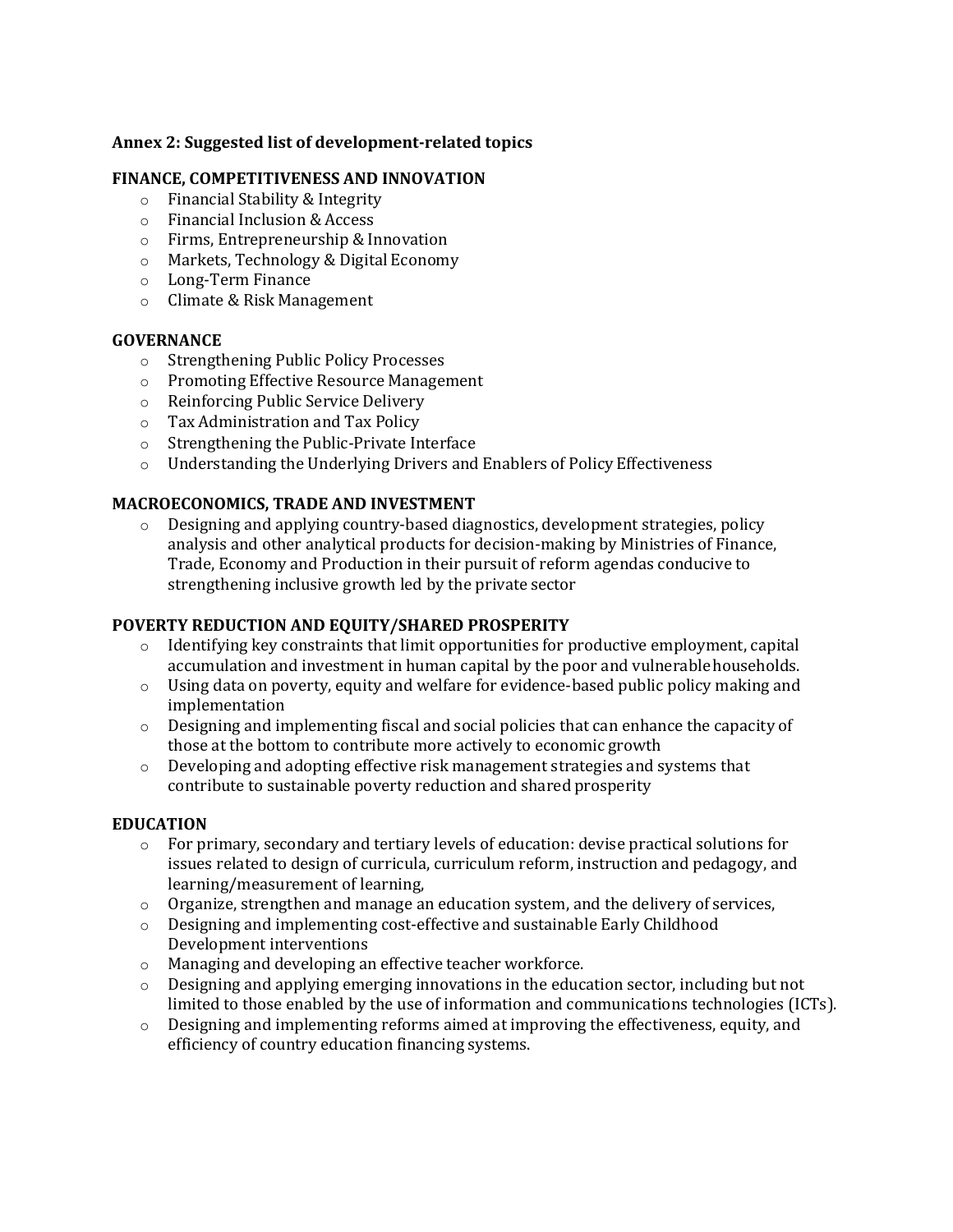$\circ$  Designing and implementing reforms aimed at issues of access related to disability and/or Inclusive Education

### **GENDER**

- o Health Sector
- o Education Sector
- o Social Protection
- o Employment
- o Ownership and Control of Assets
- o Agriculture and Rural Development
- o Financial Inclusion
- o Enhancing Women's Voice and Agency and Engaging Men and Boys
- o Gender-Based Violence

### **HEALTH, NUTRITION AND POPULATION**

- o [Health Financing](https://worldbankgroup.sharepoint.com/sites/gsg/Financing/Pages/Home.aspx)
- o Public/Global [Health](https://worldbankgroup.sharepoint.com/sites/gsg/HealthySocieties/Pages/Home.aspx)
- o [Nutrition](https://worldbankgroup.sharepoint.com/sites/gsg/Nutrition/Pages/Home.aspx)
- o [Population and](https://worldbankgroup.sharepoint.com/sites/gsg/PopulationDevelopment/Pages/Home.aspx) Development
- o [Delivery o](https://worldbankgroup.sharepoint.com/sites/gsg/ServiceDelivery/Pages/Home.aspx)f Health, Nutrition and Population services work for the poor

### **SOCIAL PROTECTION AND JOBS**

- o Skills Development
- o Social Insurance and Pension
- o Social Safety Nets
- o Nexus with Gender
- o Social Safety Net Programs' Delivery Systems

## **AGRICULTURE AND FOOD**

- o Climate Smart Agriculture
- o Food Quality
- o Rural Livelihoods and Agriculture Employment
- o Value Chains and Agribusiness competitiveness and commercialization.

## **CLIMATE CHANGE**

- o Energy
- o Transport
- o Climate-smart Land Use, Water and Food Security
- o Finance
- o Small Island States Resilience initiatives

#### **ENVIRONMENT & NATURAL RESOURCES**

- o Environmental Economics
- o Pollution Management and Environmental Health
- o Environmental Standards
- o Fisheries
- o Forests, Landscapes and Ecosystems
- o Watersheds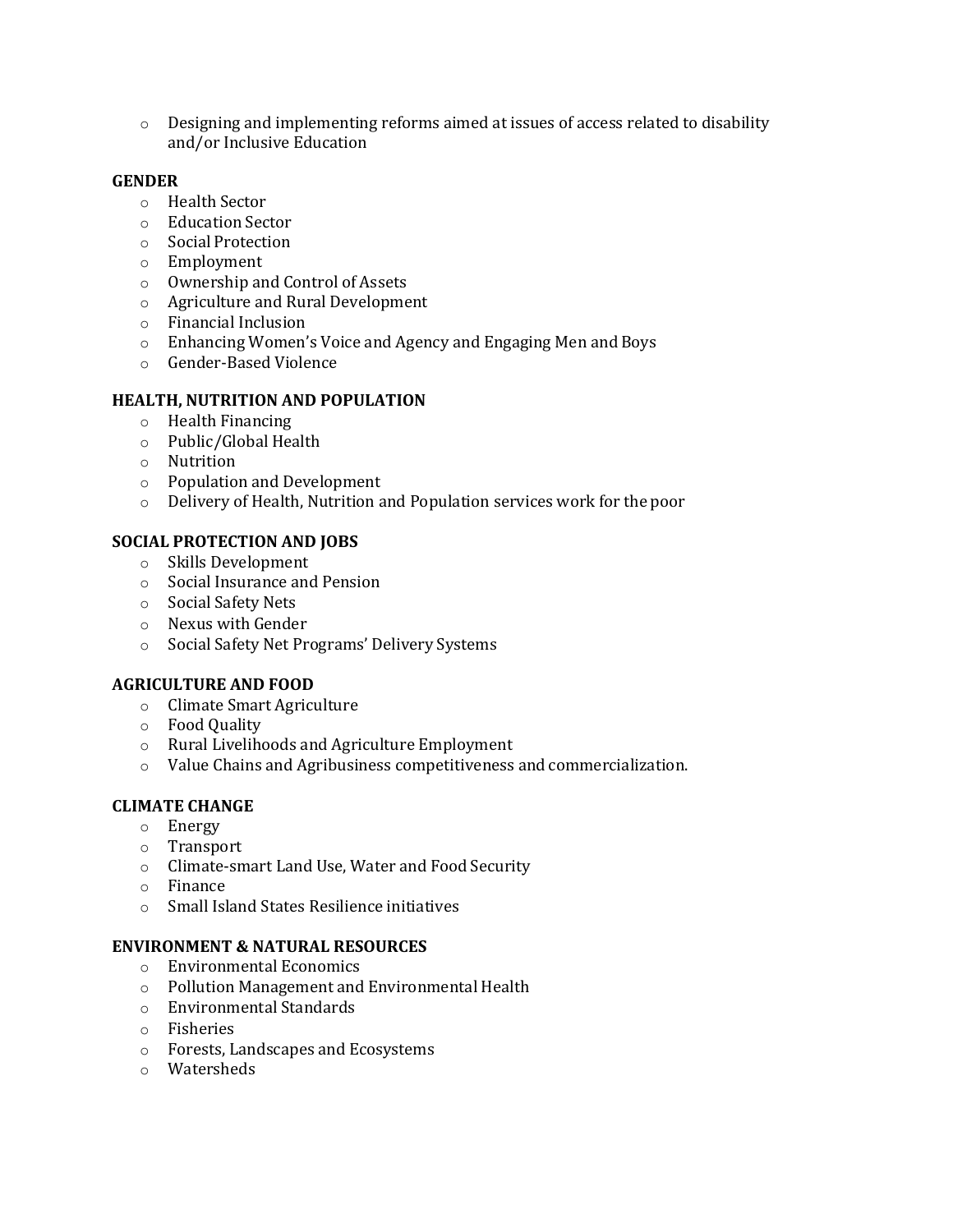## **SOCIAL, URBAN, RURAL & RESILIENCE**

- o Community-Driven Development
- o City Management, Governance and Finance
- o Land / GeoSpatial
- o Disaster Risk Management
- o Social Inclusion
- o Social Sustainability and Standards
- o Labor Influx and Labor Management
- o Stability, Peace and Security
- o Sustainable Urban Infrastructure and Services
- o Territorial Development and Productivity
- o Urban Poverty and Housing

### **WATER**

- o Hydropower & Dams
- o Water in Agriculture
- o Urban Water Supply and Sanitation services delivery
- o Rural Water Supply and Sanitation services delivery
- o Water Security and Integrated Resource Management
- o Water, Poverty and the Economy policies, institutions, and governance related to the role of water in an economy
- o Social Inclusion in Water

## **ENERGY & EXTRACTIVES**

- o Clean Energy
- o Energy Access
- o Energy Economics, Markets and Institutions
- o Extractives Industries
- o Hydropower & Dams
- o Power Systems

#### **INFRASTRUCTURE**

- $\circ$  Infrastructure Management & Finance, including Public Private Partnerships & Guarantees
- o Development Corridors & Regional Integration
- o Roads
- o Air Transport
- o Railways
- o Transport & Digital Development
- o Urban Transport
- o Resilient Transport in context of Disaster Risk management

### **DEVELOPMENT IN CONTEXT OF FRAGILITY, CONFLICT AND VIOLENCE**

- o Development-Security Nexus
- o Humanitarian-Development Nexus
- o Design and implementation of development projects in FCV
- o Innovative financing mechanisms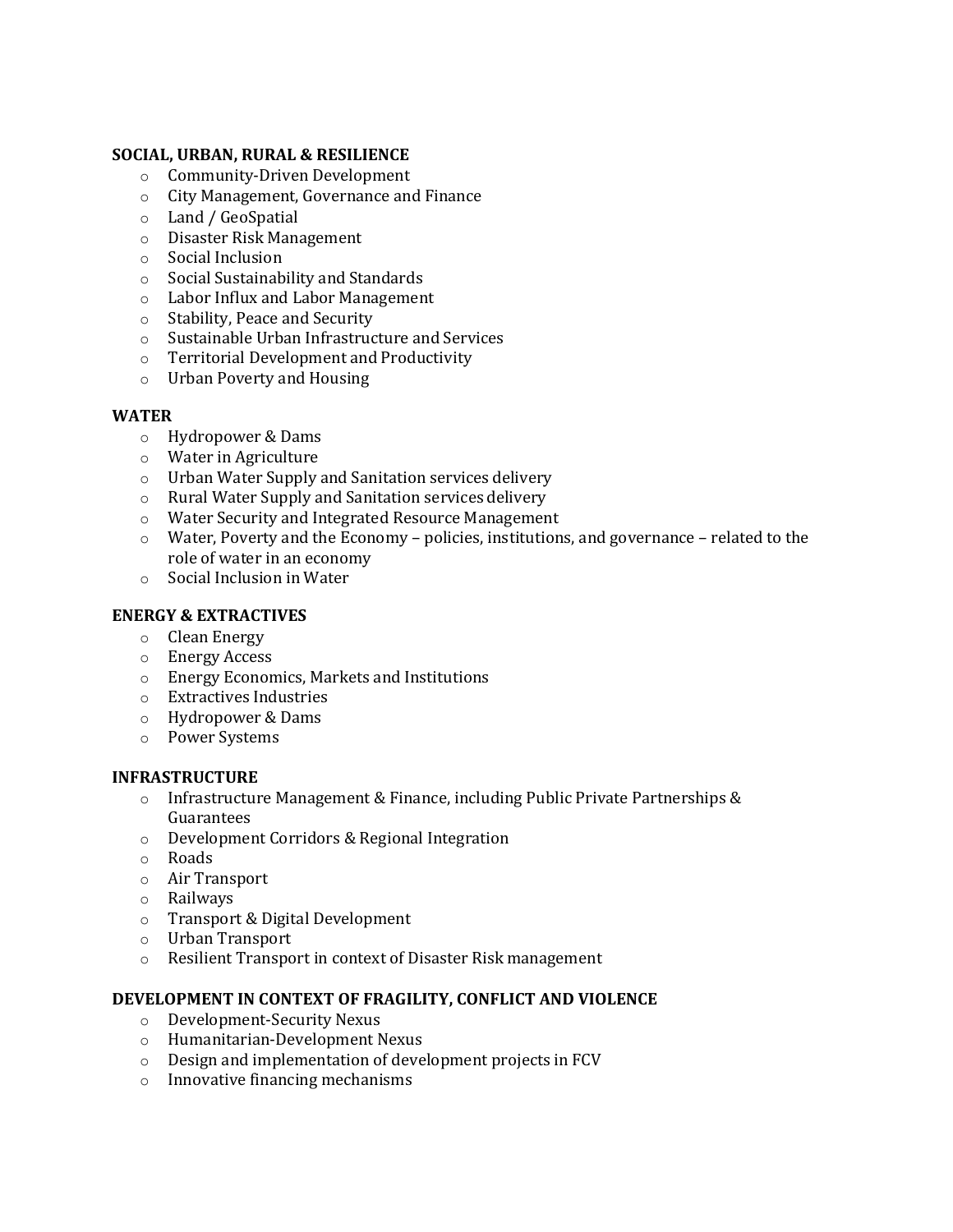### **Annex 3: List of 2021 Countries with Fragile and Conflict-Affected Situations Eligible for a JJ/WBGSP Scholarship**

Afghanistan Armenia<br>Artikalia Azeibaijan Burkina Faso Burundi Cameroon Central African Republic Chad Comoros Congo, Dem. Rep. Congo, Rep Eritrea Guinea -Bissau Haiti Iraq Kiribati Kosovo Lebanon Libya Mali Marshall Islands Micronesia, Fed. Sts Mozambique Myanmar Niger Nigeria Papua New Guinea Solomon Islands Somalia South Sudan Sudan Syria, Arab Rep. Timor Leste Tuvalu Venezuela, RB West Bank and Gaza Yemen, Rep. Zimbabwe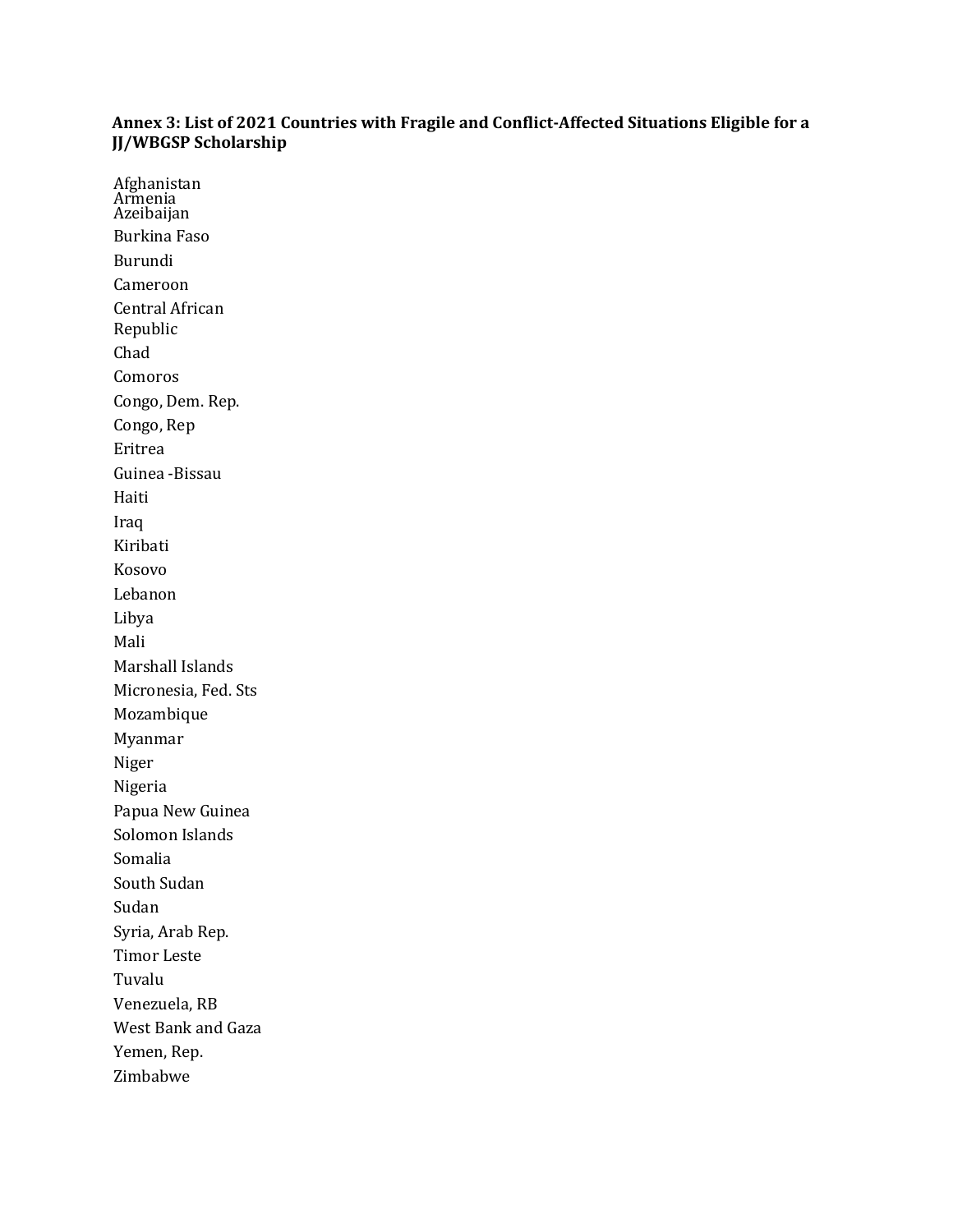### **ANNEX 4: CV TEMPLATE**

*Instruction: To be completed by the applicant and uploaded In the DOCUMENT SECTION of the Application Form.*

#### **NAME OF APPLICANT**:

## **SECTION ONE: EMPLOLYMENT RECORD AFTER EARNING BACHELOR'S DEGREE OREQUIVALENT (mandatory)**

*Instruction to JJ/WBGSP Applicant: Starting with the most recent first, fill in the following fields for EACH department/unit in an organization that provided you paid employment (including paid internship(s)) since completing your bachelor's degree. ONLY If you are a citizen from a Fragile State (listed in Annex 3), you may include non-paid/volunteer work but you must indicate that in section e "Job Title of most recent position."*

a.NAME OF ORGANIZATION:

| b. NAME OF DEPARTMENT/UNIT:   |  |
|-------------------------------|--|
| c. START DATE (MONTH/YEAR): - |  |

d. END DATE: (MONTH/YEAR):

e. JOB TITLE OF MOST RECENT POSITION:

f. ANSWER YES/NO: WAS THIS POSITION A PROMOTION FROM THE MOST RECENT POSITION YOU HELD AT THIS ORGANIZATION THAT EMPLOYED YOU?:

g. IN BULLET FORMAT, LIST YOUR KEY JOB RESPONSIBILITIES:

h. IN BULLET FORMAT, DESCRIBE WHAT YOU CONSIDER TO BE YOUR MOST IMPORTANT ACCOMPLISHMENT THAT CAN BE UNIQUELY AND DIRECTLY ATTRIBUTED TO YOUREFFORTS:

i. DESCRIBE OTHER ACCOMPLISHMENTS

## **SECTION TWO (optional):**

*Instruction to JJ/WBGSP Applicant: Below, you may provide any other types of information typically found in CVs/Resumes (list of publications, skills, etc.) that you believe may be relevant to assess your scholarship application, and have NOT been presented in other sections of this CV or in another section of the Application Form. Specifically:*

- *D*o NOT provide additional information on EMPLOYMENT EXPERIENCES
- *Do NOT provide education details prior to earning your bachelor's degree (or equivalent).*
- *Do NOT provide additional information on education degrees that you present in the EDUCATION SECTION of the application form.*

## **SECTION THREE: EDUCATION (optional)**

*Instruction: You may describe your education background AFTER secondary school, but do so only if the information is not already presented in the EDUCATION Section of the application form*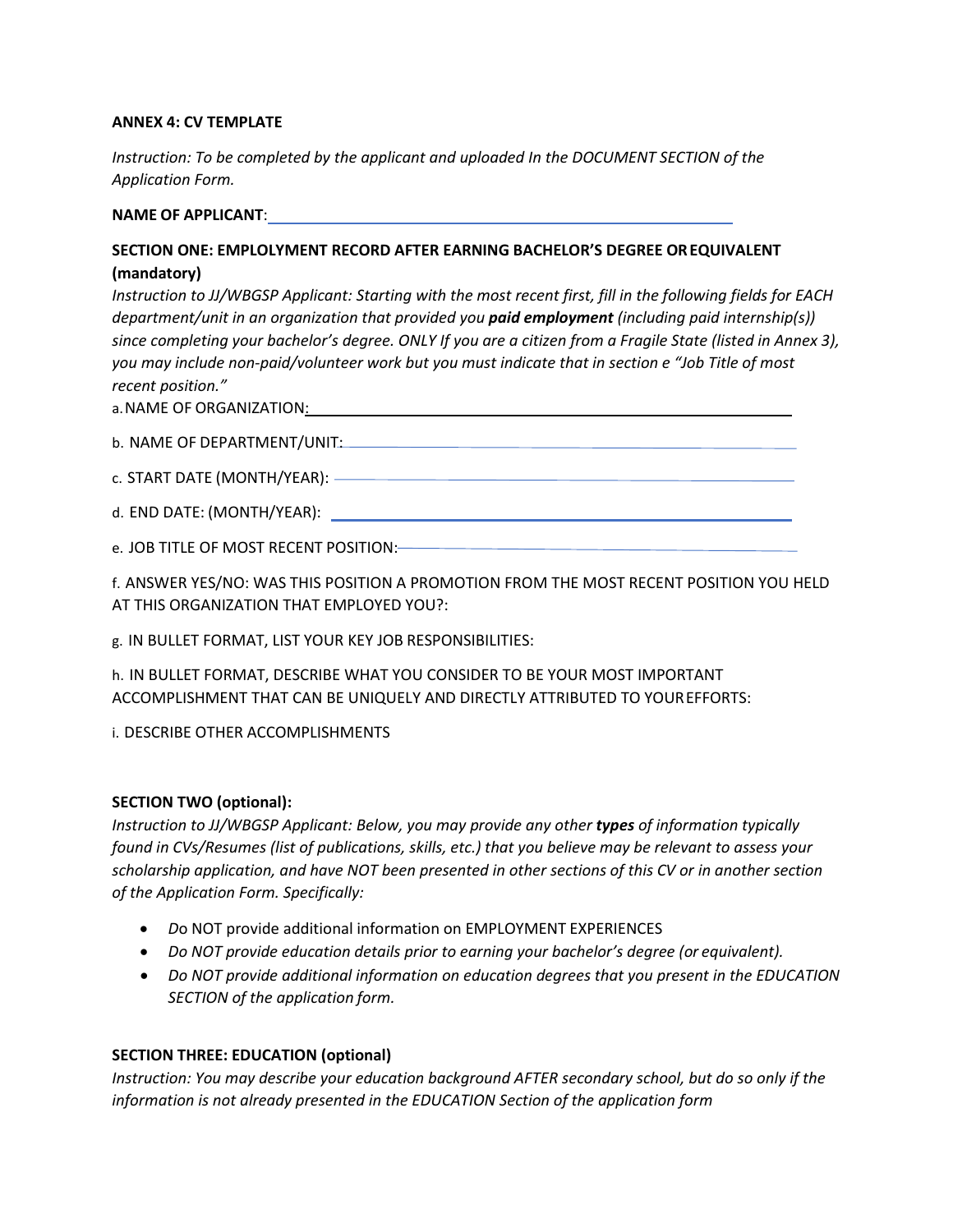## **Annex 5: GUIDANCE FOR LETTERS OF ADMISSION TO JJ/WBGSP PARTICIPATING PROGRAMS**

The JJ/WBGSP Secretariat will not answer emails about the issue of eligibility for any given individual's circumstances. This includes the eligibility criteria of being admitted unconditionally (except for financing) to a JJ/WBGSP Participating Master's Program.

**Note:** Emails to JJ/WBGSP Secretariat that describe or attach a Letter of Acceptance and ask the Secretariat to determine if its unconditional or not, will not be answered by the Secretariat.

Here are a few clarifying remarks:

## **A. GUIDANCE FOR IDENTIFYING LETTERS OF ADMISSION TO JJ/WBGSP PARTICIPATING PROGRAMS THAT ARE UNCONDITIONAL**

Every JJ/WBGSP Master's degree program has a unique way of indicating that an applicant has been admitted to the program without conditions related to non-financial matters. Bearing this in mind, the JJ/WBGSP Secretariat shares the following guidance that will help it determine if a University Letter of Admission submitted by a JJ/WBGSP applicant is unconditional.

Some Letters of Admission that JJ/WBGSP considers unconditional:

- state that the applicant has been admitted to the program, make no mention of any condition, and do not state explicitly that the admission is unconditional
- explicitly state that the admission is unconditional
- explicitly state that "there are no academic conditions relating to this offer" or state that "you have been academically accepted" and then the Letter of Admission proceeds to note financial conditions, such as a required advanced payment "to secure you a place in the class" or evidence that the applicant has secured adequate financing (either self-financed or through a sponsor / scholarship fund)
- explicitly state that "there are no conditions attached to this offer beyond the 'General Conditions for Entry"

Also, for II/WBGSP evaluation purposes:

- any conditions pertaining to the securing of a VISA or other legal means of entry to the host country, does not make the Letter of Admission conditional for JJ/WBGSP evaluation purposes.
- any conditions pertaining to your academic performance in the first semester or year of the JJ/WBGSP scholarship program does not make the Letter of Admission conditional for JJ/WBGSP evaluation purposes.
- an applicant whose Letter of Admission notes that he/she is required to attend a presessional intensive course offered by the University (either in English, Math or other academic subject) will be considered for a JJ/WBGSP Scholarship for JJ/WBGSP evaluation purposes. However, for that applicant to become a finalist, the JJ/WBGSP will first seek and need to receive confirmation from the JJ/WBGSP master degree program that passing this pre-sessional course is not required for full admission into the regular academic program. This holds to be the case even if the Letter of Admission says the offer is unconditional.